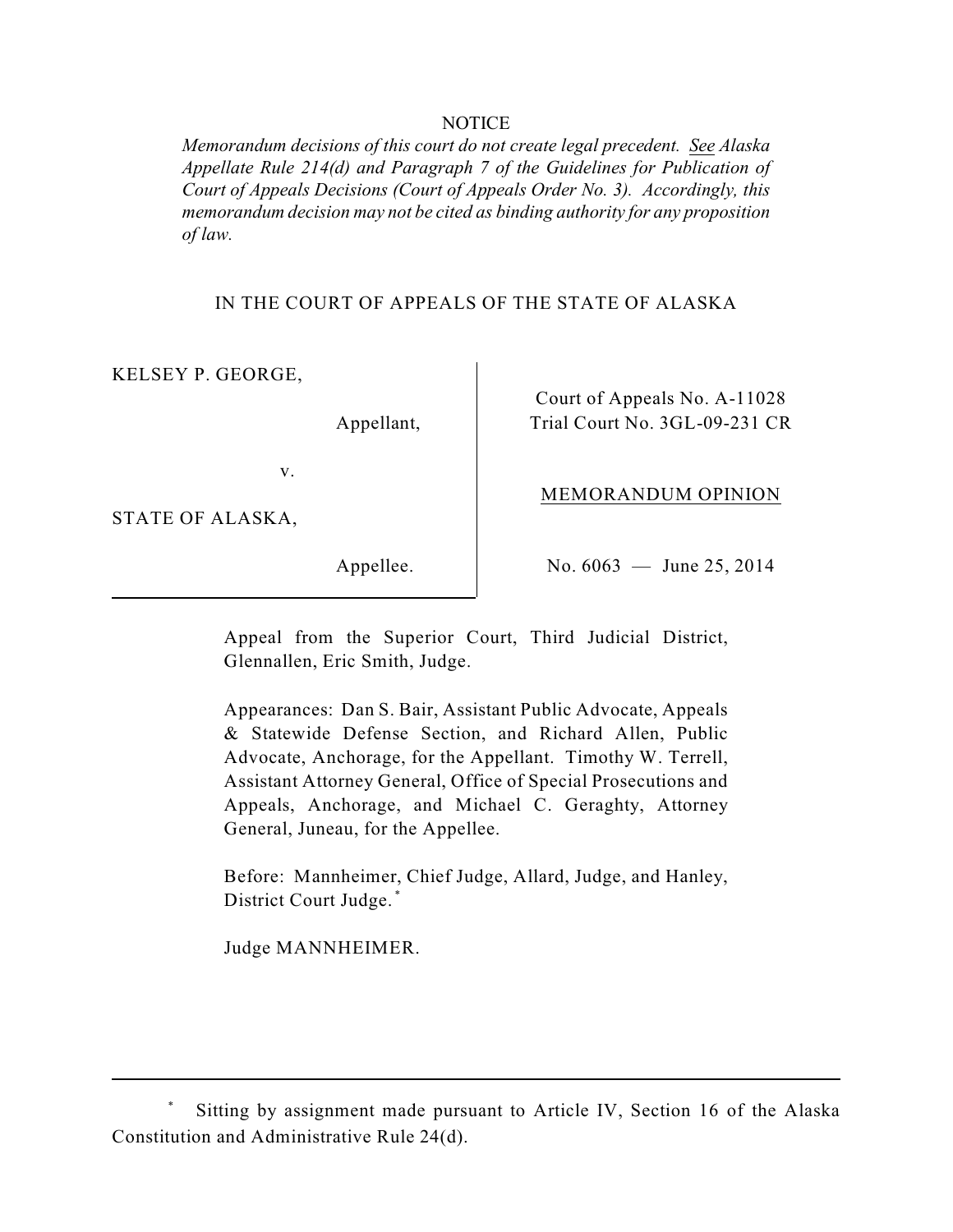Kelsey P. George was convicted of eight crimes — four counts of first- degree sexual abuse of a minor (sexual penetration of a child under the age of 13), one count of attempted first-degree sexual abuse of a minor, and three counts of second- three young girls, and later confessed to the sexual abuse when he was interviewed by degree sexual abuse of a minor (sexual contact with a child under the age of 13). These convictions were based on evidence that George engaged in unlawful sexual activity with a state trooper.

 George challenges two of these convictions in this appeal: the attempted first-degree sexual abuse charge, and one of the second-degree sexual abuse charges.

 With respect to the challenged attempted first-degree sexual abuse allowed to testify that, in his opinion, George's confession to this crime was truthful. As we explain in this opinion, we agree with George that the trooper should not have been conviction, George argues that this conviction is tainted because the state trooper was allowed to give this testimony, but we conclude that the error is harmless.

With respect to the challenged second-degree sexual abuse conviction, George contends that the evidence presented at his trial was not legally sufficient to support the jury's verdict. For the reasons explained in this opinion, we conclude that the evidence was sufficient to support George's conviction.

## *George's attack on the attempted first-degree sexual abuse conviction*

Among the charges for which George was indicted, one of them involved T.E., a girl under the age of 13. George was charged with attempted first-degree sexual abuse of a minor for attempting to engage in sexual penetration with T.E..

When State Trooper Phillip Duce questioned George about this allegation, George confessed that he put his hands down T.E.'s pants: he told the trooper, "I don't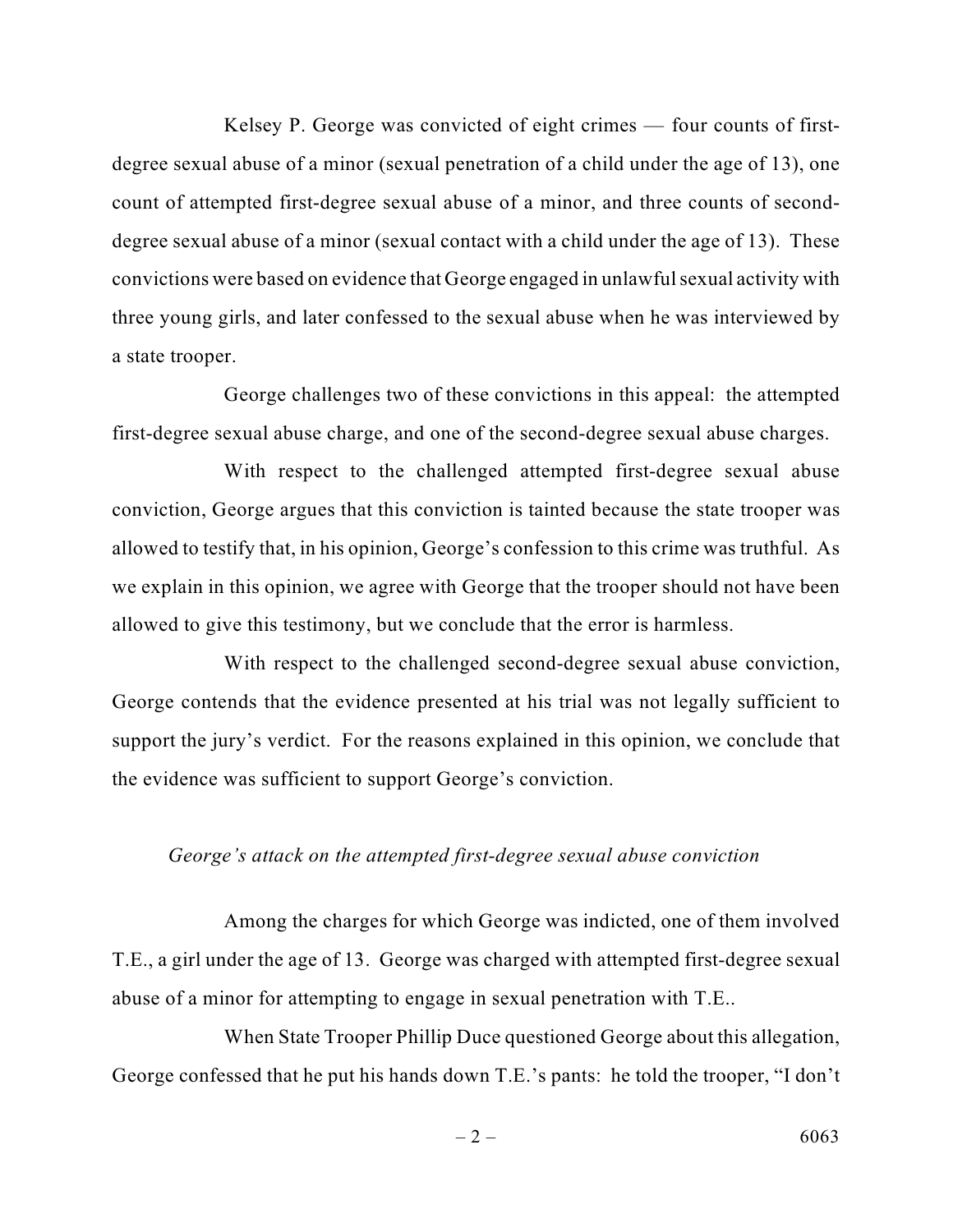know why I did it. I must've been thinking something. ... I think I might've been like half-asleep and a little drunk."

 disability, fetal alcohol syndrome. The defense attorney contended that because George suffered from fetal alcohol syndrome, he was extremely suggestible and he tried to please other people, even when the other person was a state trooper who was investigating him At trial, George's attorney asserted that this apparent confession was false. The defense attorney argued that the purported confession was the result of Trooper Duce's aggressive style of suggestive questioning, coupled with George's mental as the suspect in serious crimes.

 attempted to rebut the defense attorney's contention — but in an improper way. The prosecutor first elicited the fact that the trooper had interviewed "hundreds" of suspects During the prosecutor's examination of the trooper, the prosecutor during his career. Then the prosecutor asked the trooper whether, "based on [his] experience and [his] experience with [George]", the trooper believed that George was being truthful when he confessed. The trooper replied, "I do."

 the trooper's answer. But even though there was no objection at trial, George argues on appeal that the trial judge committed plain error by allowing the investigating trooper to The defense attorney did not object to either the prosecutor's question or give this answer.

 Under Alaska law, a witness is not allowed to play the role of a "human the credibility of an alleged victim's accusatory statements or testimony.  $^1$  George's case involves a slightly different situation: an instance where a witness expressed a personal polygraph" and express a personal opinion about the defendant's guilt or innocence, or

*See Sakeagak v. State*, 952 P.2d 278, 282 (Alaska App. 1998); *Flynn v. State*, 847 P.2d 1073, 1075-76 (Alaska App. 1993); *Thompson v. State*, 769 P.2d 997, 1003 (Alaska App. 1989). 1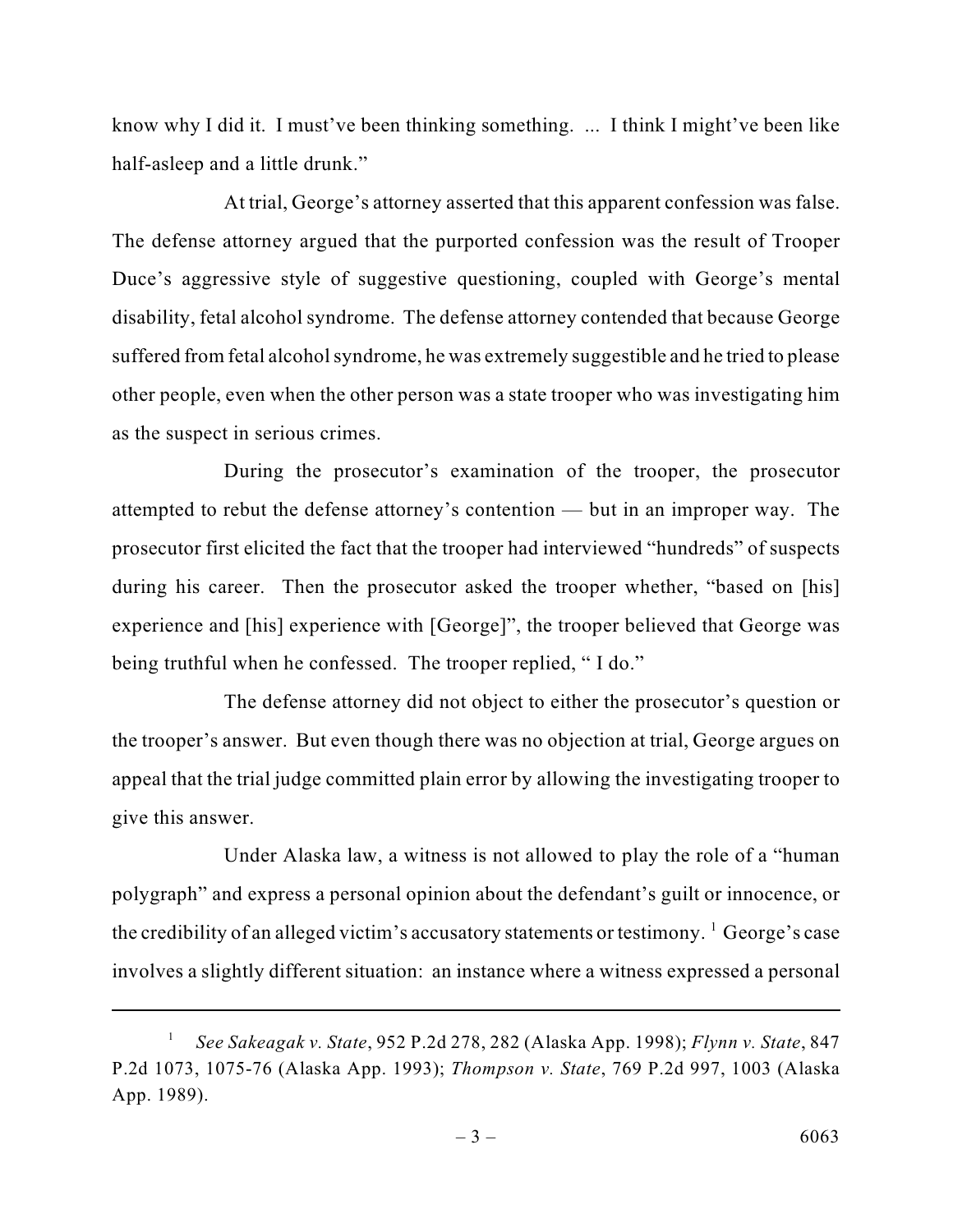opinion about the credibility of an out-of-court statement made by the defendant. But the governing principle is the same.

 evaluate the truthfulness of George's confession "based on [his] experience" of If anything, the principle applies more forcefully in George's case, because this particular witness was a law enforcement officer, and the prosecutor asked him to interviewing "hundreds" of suspects, as well as "[his] experience with [George]". In other words, the prosecutor was asking the trooper to offer what purported to be an *expert* assessment of the truthfulness of George's confession — an assessment based both on the trooper's personal interactions with George and his lengthy experience as a criminal investigator. As this Court noted in *Sakeagak v. State*, 952 P.2d 278, 282 (Alaska App. 1998), the problem with this kind of testimony is that "jurors may surmise that the police are privy to more facts than have been presented in court, or [jurors] may be improperly swayed by the opinion of a witness who is presented as an experienced criminal investigator."

 The State argues on appeal that, even if the trooper's testimony would ordinarily be considered improper, the testimony was nevertheless permissible in George's case because the prosecutor was attempting to rebut the defense attorney's contention that George's confession was false — that George had falsely confessed because his mental disability rendered him peculiarly susceptible to the suggestions of guilt that were either explicitly or implicitly contained in the trooper's questions.

 confessed simply because he suffered from a mental disability, because he was overly It is true, as the State argues, that the prosecutor was entitled to ask the trooper questions designed to rebut the defense attorney's contention that George suggestible, and because he wished to please the trooper.

For instance, the prosecutor might have asked the trooper if George seemed confused or uncertain about what the trooper was asking him. Or the prosecutor might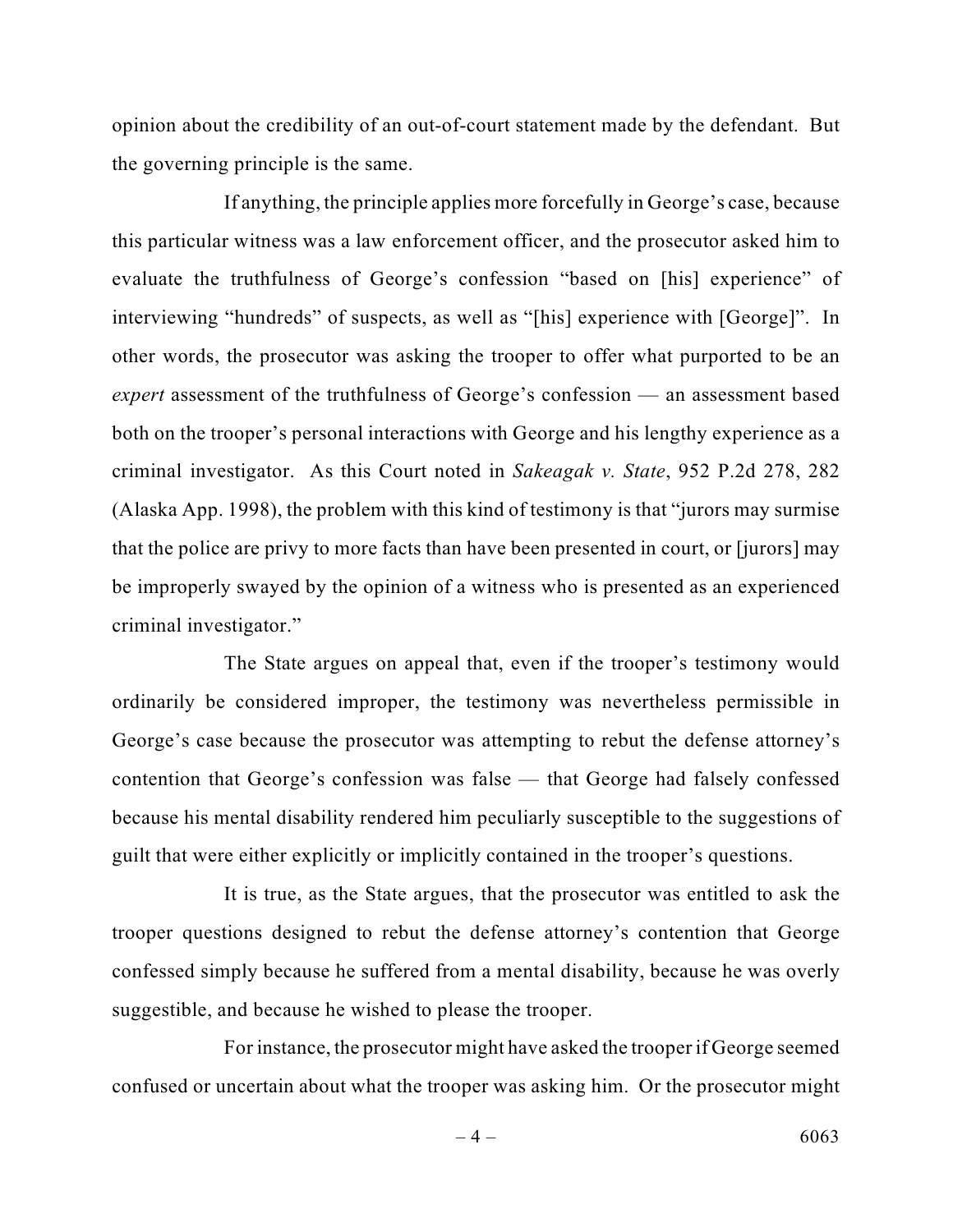there were instances during the interview which tended to show that George was not have asked the trooper if there were times during the interview when George became distant, angry, or confrontational. Or the prosecutor might have asked the trooper if suggestible — for example, times when George affirmatively rejected the implication that he had done anything improper.

But the prosecutor was not entitled to ask the trooper to express his personal opinion, based on his experience as a criminal investigator, that George's confession was truthful.

 The remaining issue is whether the admission of this improper testimony requires us to reverse George's conviction for sexually abusing T.E..

(Even though Trooper Duce also questioned George about his abuse of A.M. and M.G. during the same interview, and even though George confessed to abusing all three girls, George does not argue that the trooper's improper testimony affected George's convictions on the counts involving A.M. or M.G..)

 In his brief, George points out that one of the major issues at trial was that T.E. did not say the same thing to her mother as she later said to Trooper Duce. T.E. told her mother only that George had come into her room at night and rubbed her leg or thigh. She did not assert that George had reached into her pants until Trooper Duce elicited this information.

 discrepancy, and she offered an explanation for it. According to both T.E.'s testimony (When T.E. testified at George's trial, she was confronted with this and her mother's testimony, T.E.'s mother decided to throw George out of the house as soon as T.E. said that George had entered her room at night and touched her leg. Because of this, T.E. felt that she did not have to offer her mother any more details about what had happened.)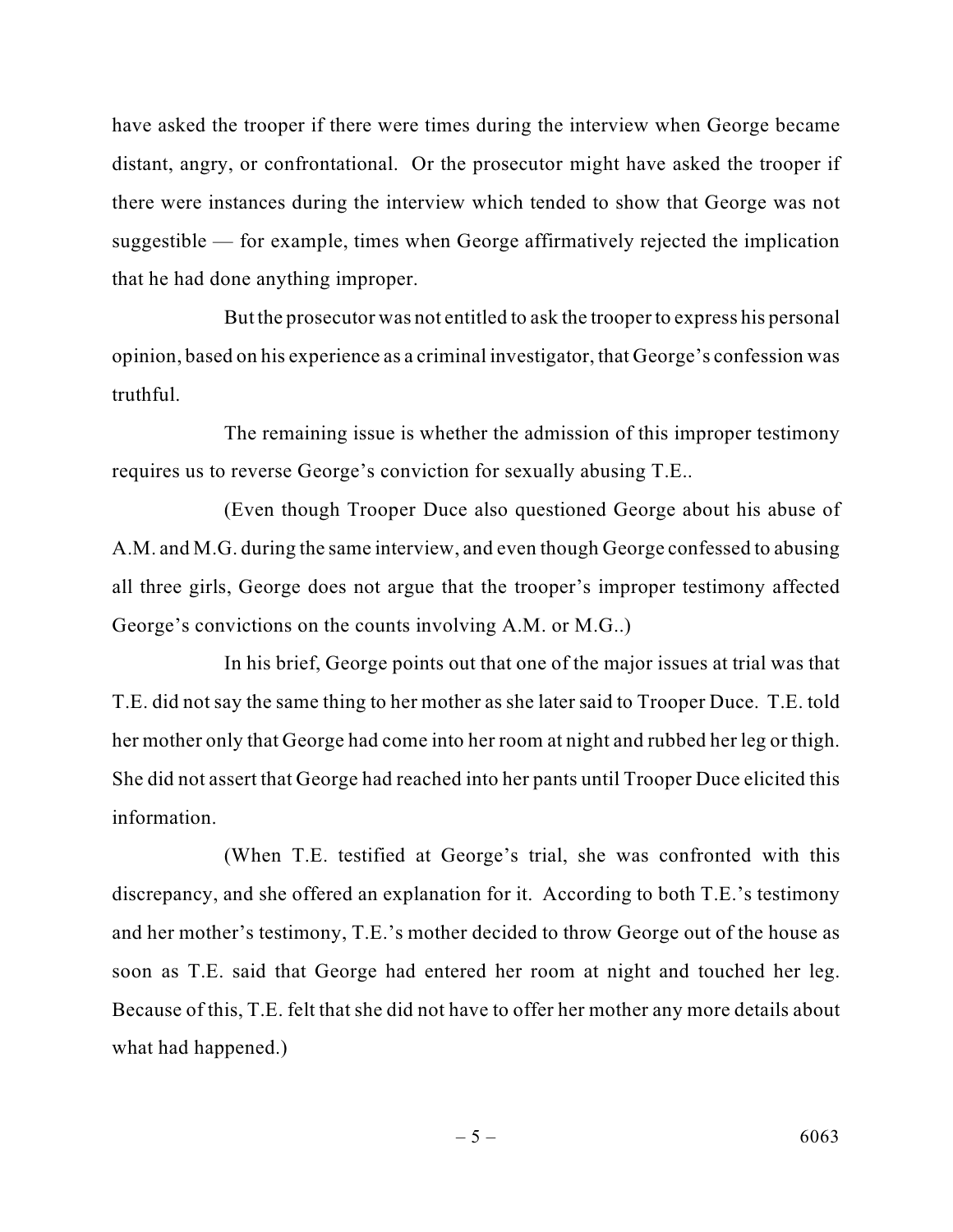to her mother and her later statements to the trooper, George's attorney argued to the jury accusation to Trooper Duce was a fabrication. Based on this view of the evidence, and to convict George of the lesser offense of second-degree harassment (subjecting another At the end of the trial, based on the discrepancy between T.E.'s statements that T.E.'s *initial* account to her mother represented the truth, and that T.E.'s later based on the contention that George's confession to Trooper Duce was false, the defense attorney asked the jury to reject the State's charge of attempted sexual abuse, and instead person to offensive physical touching). 2

All of this suggests that when the jury assessed the credibility of T.E.'s account, they might have been influenced by Trooper Duce's assertion that George's confession was truthful.

 But other aspects of the trial point to a different conclusion. When the prosecutor elicited Trooper Duce's opinion about the truthfulness of George's confession, the trooper's testimony on this point was brief and unelaborated. But during the defense attorney's cross-examination of Trooper Duce (after the trooper gave the improper testimony), the defense attorney elicited extensive testimony from the trooper as to *why* he believed that George's confession was truthful.

 For example, at one point during the cross-examination, in response to the and how George's body language indicated that he was being deceptive when he denied defense attorney's questions, Duce explained at length (without objection from the defense attorney) how an interviewer must pay attention to a suspect's body language, the sexual abuse.

 A little later in the defense attorney's cross-examination of the trooper, the defense attorney tried to get the trooper to concede that George was only saying self-

AS 11.61.120(a)(5). 2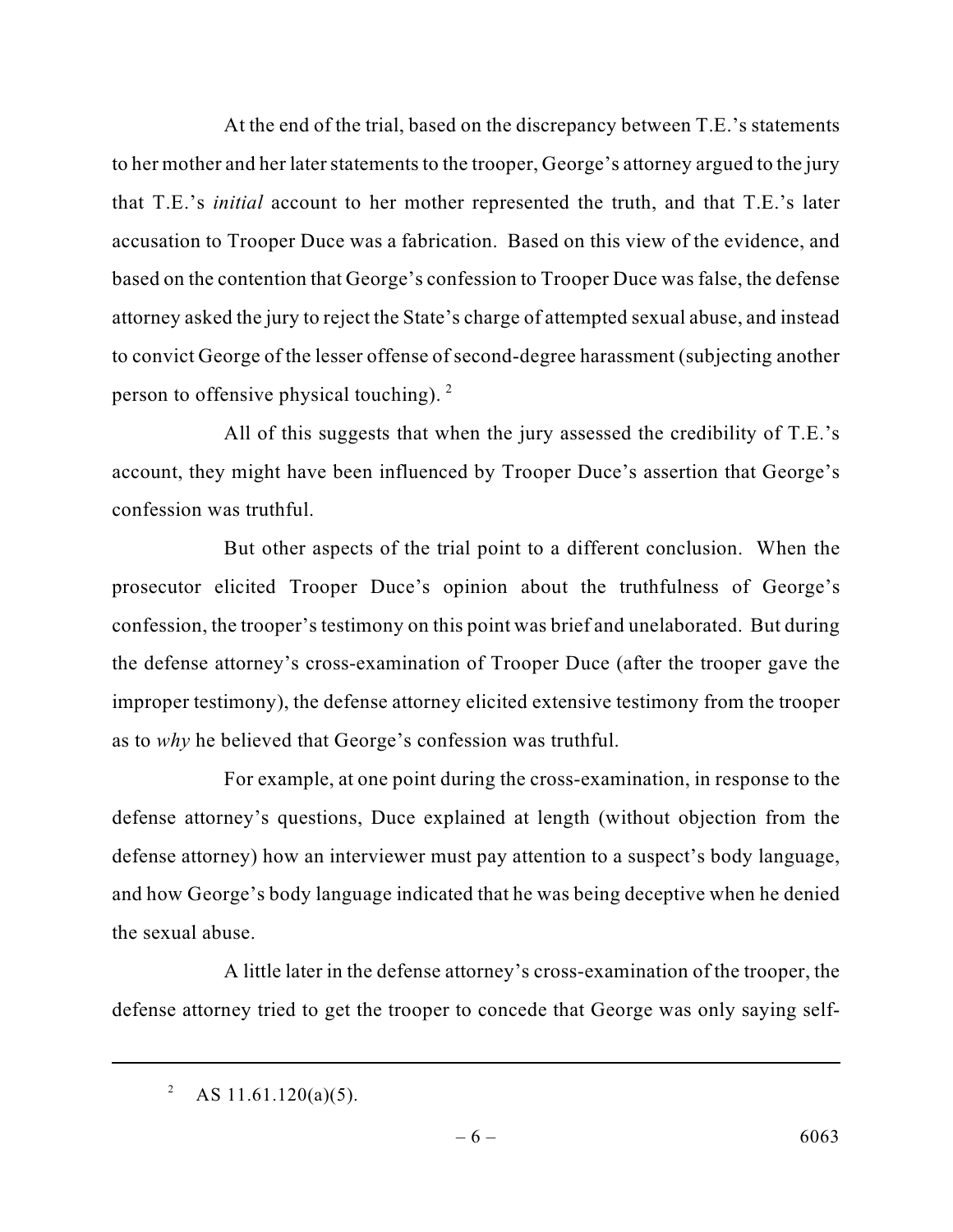without objection, Trooper Duce responded that, in his opinion, George was not simply incriminating things because he wanted to please the trooper. In response, and again saying things that he thought the trooper wanted to hear. In essence, the trooper restated his opinion that George was telling the truth when he confessed to abusing the girls.

 The test for whether an evidentiary error is harmless is whether the error had an appreciable effect on the jury's verdict.<sup>3</sup> Given the extensive testimony elicited by the defense attorney regarding Trooper Duce's reasons for believing that George's initial denials of wrongdoing were deceptive, and that George's later admissions of wrongdoing were truthful, we conclude that the jury's verdict was not substantially affected by the trial judge's earlier error in allowing the prosecutor to elicit Duce's unelaborated opinion that George's confession was truthful.

We therefore uphold George's conviction for the attempted first-degree sexual abuse of T.E..

## *George's attack on the first-degree sexual abuse conviction involving A.M.*

In Count X of the indictment, George was charged with first-degree sexual abuse for engaging in digital penetration of A.M., a girl under the age of 13. The jury found George guilty of this charge, but on appeal George argues that the evidence presented at his trial was legally insufficient to support the jury's verdict.

 The State's theory of Count X was that George digitally penetrated A.M. But when A.M. was on the stand, the prosecutor failed to ask her if George digitally sometime during her third-grade school year, between September 2004 and May 2005. penetrated her during her third-grade year. Instead, the prosecutor asked about A.M.'s

*See Love v. State*, 457 P.2d 622, 631-32 (Alaska 1969); *David v. State*, 123 P.3d 1099, 1102 (Alaska App. 2005). 3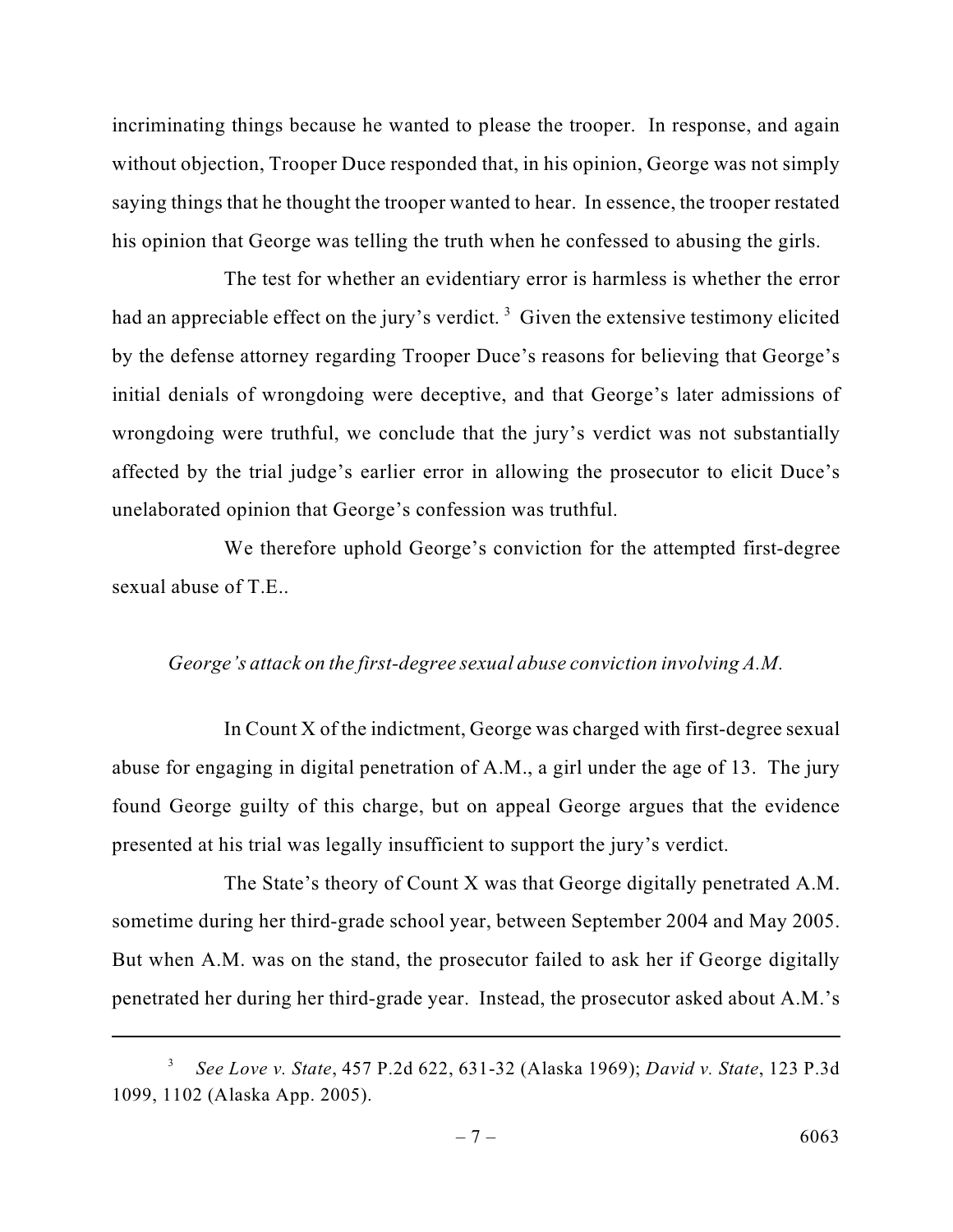[George] touching you when you were in the fourth grade?") fourth-grade year. (The prosecutor's introductory question was, "Do you remember

 sufficient evidence to support its allegation that George sexually penetrated A.M. during her third-grade year. But when we evaluate the legal sufficiency of the evidence, we are Based on this discrepancy, George argues that the State failed to present obliged to view the record in the light most favorable to upholding the jury's verdict. 4 And viewing the record in that light, it appears (1) that the prosecutor was under a misimpression about the timing of the offense, and (2) that A.M.'s ensuing testimony was actually about events that occurred during her *third-grade* year.

 from the time she was quite young until her fourth-grade year, when she and her family The events in this case took place in Copper Center. George was living with A.M.'s aunt. A.M. testified that her aunt used to babysit her, sometimes overnight, moved to Anchorage.

 touching started when she was four years old and continued until she reached the fourth grade and moved to Anchorage. A.M. testified that, when George touched her, he would A.M. further testified that, on the nights when she would stay at her aunt's house, George would come into her bedroom and touch her. According to A.M., this sometimes reach inside her vagina.

 engage in fellatio. The prosecutor asked A.M. if this had happened when she was in the fourth grade, but A.M. repeatedly told the prosecutor that it happened when she was in The prosecutor's mistake about the time frame of this sexual activity was clarified later in A.M.'s testimony, when she described how George would make her the third grade:

*See*, *e.g.*, *Moore v. State*, 298 P.3d 209, 217 (Alaska App. 2013). 4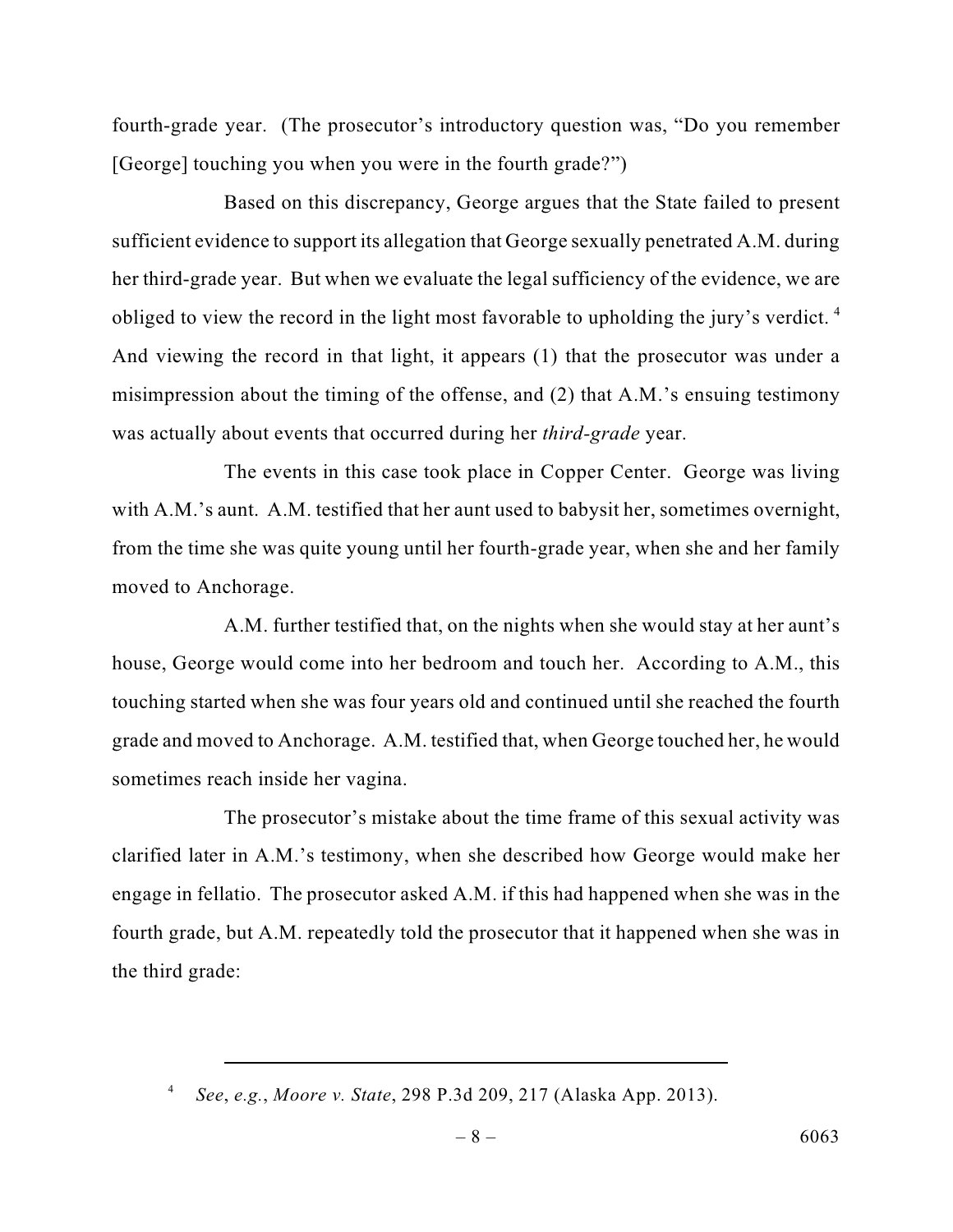*Prosecutor*: Okay. And was [this sexual activity] in the third grade?

*A.M.*: (Pause; indiscernible answer)

*Prosecutor*: Or was that the fourth grade?

*A.M.*: Third grade, I think.

*Prosecutor*: Third grade. Did that also — did that happen in the fourth grade as well?

*A.M.*: (Pause) Hmmm.

*Prosecutor*: Yeah? ... Was that a "yes"?

*A.M.*: No.

 *Prosecutor*: No. Okay. Just the third grade? ... Do you remember when you testi[fied] — well, you already said you remember when you testified in front of the other group of people [*i.e.*, the grand jury]. Do you remember telling them it also happened in the fourth grade?

*A.M.*: (Pause)

*Prosecutor*: No. Okay. ... [But] did that happen in the fourth grade as well?

*A.M.*: (Pause) It was the fourth grade, but like  $-$  it wasn't quite. The year didn't quite start yet.

 *Prosecutor*: Okay. So it was the fourth grade, just you hadn't really started. Okay, thanks so much, [A.M.].